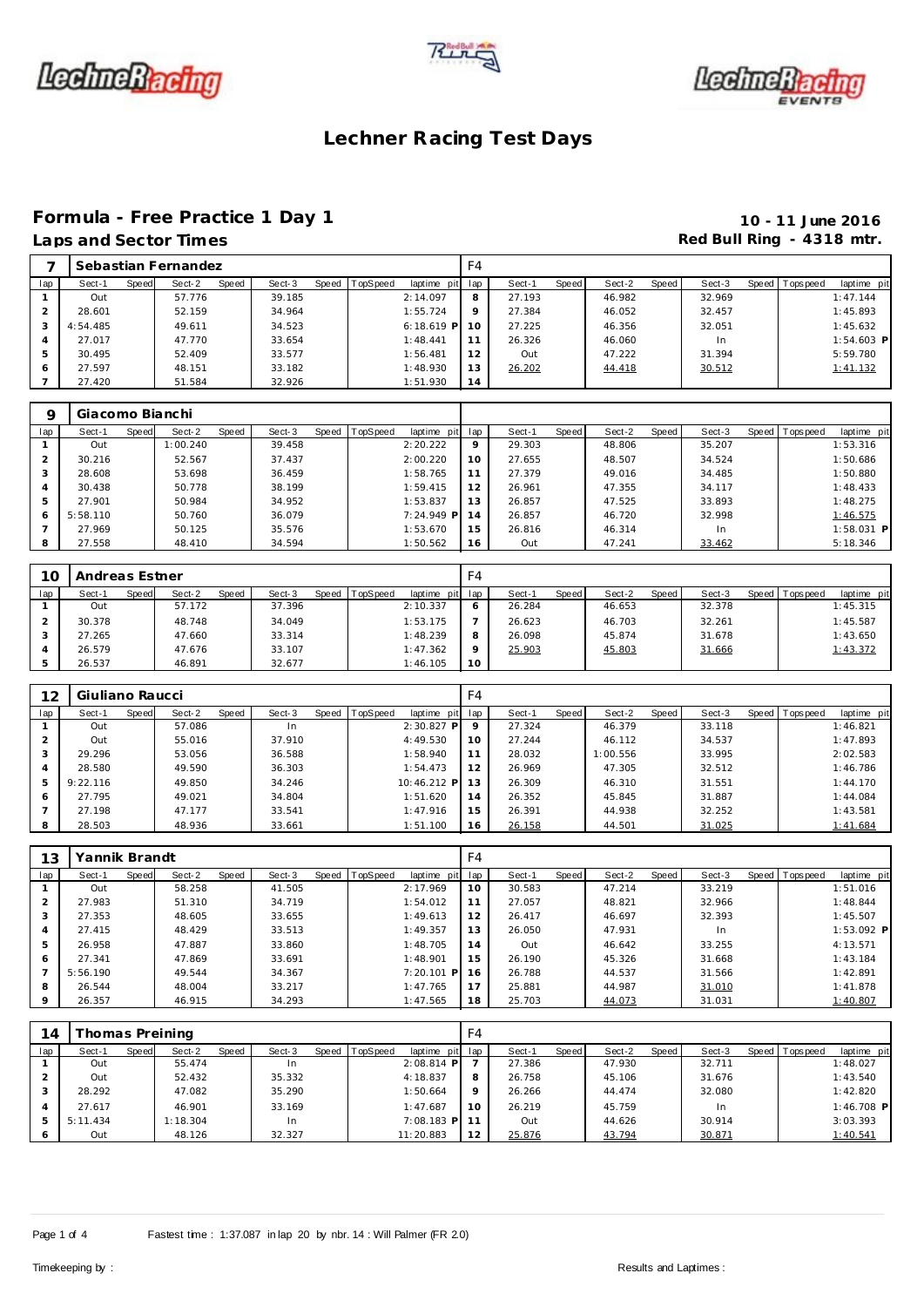





# Formula - Free Practice 1 Day 1<br>
Laps and Sector Times<br> **10 - 11 June 2016**<br>
Red Bull Ring - 4318 mtr.

# Red Bull Ring - 4318 mtr.

| 14  | Will Palmer |       |        |       |        |       |          |              | FR 2.0 |        |         |        |       |        |                 |              |
|-----|-------------|-------|--------|-------|--------|-------|----------|--------------|--------|--------|---------|--------|-------|--------|-----------------|--------------|
| lap | Sect-1      | Speed | Sect-2 | Speed | Sect-3 | Speed | TopSpeed | laptime pit  | lap    | Sect-1 | Speed I | Sect-2 | Speed | Sect-3 | Speed Tops peed | laptime pit  |
|     | Out         |       | 47.475 |       | 32.812 |       |          | 1:51.026     | 11     | 25.957 |         | 44.374 |       | 30.674 |                 | 1:41.005     |
|     | 27.685      |       | 46.385 |       | 33.213 |       |          | 1:47.283     | 12     | 25.370 |         | 43.923 |       | 30.677 |                 | 1:39.970     |
| 3   | 26.896      |       | 45.101 |       | 31.853 |       |          | 1:43.850     | 13     | 25.244 |         | 44.329 |       | 30.545 |                 | 1:40.118     |
| 4   | 26.078      |       | 44.692 |       | 31.381 |       |          | 1:42.151     | 14     | 25.291 |         | 44.115 |       | 30.588 |                 | 1:39.994     |
| 5   | 25.950      |       | 45.102 |       | 31.246 |       |          | 1:42.298     | 15     | 25.175 |         | 44.601 |       | 30.295 |                 | 1:40.071     |
| 6   | 25.533      |       | 53.257 |       | 34.136 |       |          | 1:52.926     | 16     | 25.127 |         | 44.262 |       | 30.384 |                 | 1:39.773     |
|     | 5:42.782    |       | 46.111 |       | 31.298 |       |          | $7:00.191$ P | 17     | 25.416 |         | 44.107 |       | 29.873 |                 | 1:39.396     |
| 8   | 25.719      |       | 44.317 |       | 31.110 |       |          | 1:41.146     | 18     | 25.408 |         | 44.282 |       | In.    |                 | $1:48.357$ P |
| 9   | 25.493      |       | 43.969 |       | 31.037 |       |          | 1:40.499     | 19     | Out    |         | 43.404 |       | 30.586 |                 | 2:42.504     |
| 10  | 25.463      |       | 43.919 |       | 31.376 |       |          | 1:40.758     | 20     | 25.147 |         | 42.761 |       | 29.179 |                 | 1:37.087     |

| 15  | Michi Waldherr |       |          |              |        |       |          |              | F4      |          |              |        |       |        |       |           |             |
|-----|----------------|-------|----------|--------------|--------|-------|----------|--------------|---------|----------|--------------|--------|-------|--------|-------|-----------|-------------|
| lap | Sect-1         | Speed | Sect-2   | <b>Speed</b> | Sect-3 | Speed | TopSpeed | laptime pit  | lap     | $Sect-1$ | <b>Speed</b> | Sect-2 | Speed | Sect-3 | Speed | Tops peed | laptime pit |
|     | Out            |       | 1:02.147 |              | 39.235 |       |          | 2:18.140     |         | Out      |              | 48.047 |       | 32.226 |       |           | 17:06.214   |
|     | 34.524         |       | 51.735   |              | 36.576 |       |          | 2:02.835     | 8       | 27.000   |              | 47.403 |       | 31.336 |       |           | 1:45.739    |
| 3   | 28.422         |       | 49.655   |              | 33.567 |       |          | 1:51.644     | $\circ$ | 26.033   |              | 46.991 |       | 30.944 |       |           | 1:43.968    |
| 4   | 35.827         |       | 48.909   |              | 33.075 |       |          | 1:57.811     | 10      | 26.185   |              | 46.036 |       | 33.023 |       |           | 1:45.244    |
| 5   | 31.699         |       | 48.754   |              | 32.391 |       |          | 1:52.844     | 11      | 26.129   |              | 45.108 |       | 30.776 |       |           | 1:42.013    |
| 6   | 27.491         |       | 3:56.192 |              | In     |       |          | $5:02.725$ P | 12      | 26.225   |              | 44.497 |       | 30.535 |       |           | 1:41.257    |

| 16  | Driver 1<br>Sect-2<br>Speed   TopSpeed<br>Sect-3<br>Sect-1<br>Speed<br>Speed<br>55.172<br>38.453<br>Out<br>36.273<br>49.847<br>30.590<br>35.395<br>48.778<br>29.241 |  |        |  |        |  |  |             | FR 2.0  |           |       |        |       |        |                 |             |
|-----|---------------------------------------------------------------------------------------------------------------------------------------------------------------------|--|--------|--|--------|--|--|-------------|---------|-----------|-------|--------|-------|--------|-----------------|-------------|
| lap |                                                                                                                                                                     |  |        |  |        |  |  | laptime pit | lap     | Sect-1    | Speed | Sect-2 | Speed | Sect-3 | Speed Tops peed | laptime pit |
|     |                                                                                                                                                                     |  |        |  |        |  |  | 2:07.454    | 6       | 26.925    |       | 47.472 |       | 33.291 |                 | 1:47.688    |
|     |                                                                                                                                                                     |  |        |  |        |  |  | 1:56.710    |         | 22:39.407 |       | 48.177 |       | 34.220 |                 | 24:01.804 P |
|     |                                                                                                                                                                     |  |        |  |        |  |  | 1:53.414    | 8       | 27.015    |       | 47.617 |       | 31.827 |                 | 1:46.459    |
|     | 29.034                                                                                                                                                              |  | 48.517 |  | 33.904 |  |  | 1:51.455    | $\circ$ | 26.656    |       | 46.117 |       | 31.156 |                 | 1:43.929    |
|     | 27.624                                                                                                                                                              |  | 48.544 |  | 33.469 |  |  | 1:49.637    | 10      | 26.247    |       | 45.779 |       | 31.570 |                 | 1:43.596    |

|     | Diego Ciantini |       |          |              |        |       |          |                 | F4 |        |       |        |       |        |                 |             |
|-----|----------------|-------|----------|--------------|--------|-------|----------|-----------------|----|--------|-------|--------|-------|--------|-----------------|-------------|
| lap | Sect-1         | Speed | Sect-2   | <b>Speed</b> | Sect-3 | Speed | TopSpeed | laptime pit lap |    | Sect-1 | Speed | Sect-2 | Speed | Sect-3 | Speed Tops peed | laptime pit |
|     | Out            |       | 1:01.119 |              | In     |       |          | 2:29.970 P      |    | 26.338 |       | 45.098 |       | 30.809 |                 | 1:42.245    |
|     | Out            |       | 1:00.920 |              | In     |       |          | 15:48.698 P     |    | 26.048 |       | 45.042 |       | 31.228 |                 | 1:42.318    |
|     | Out            |       | 48.376   |              | 35.355 |       |          | 6:54.435        | 8  | 25.939 |       | 45.581 |       | 30.900 |                 | 1:42.420    |
|     | 27.051         |       | 46.378   |              | 32.761 |       |          | 1:46.190        |    | 25.867 |       | 46.040 |       | 31.144 |                 | 1:43.051    |
|     | 27.289         |       | 47.204   |              | 31.448 |       |          | 1:45.941        | 10 | 27.035 |       | 44.538 |       | 32.689 |                 | 1:44.262    |

| 18  | Jan-Erik Meikup |       |          |       |        |       |          |                 | F <sub>4</sub> |        |       |        |       |        |                |              |
|-----|-----------------|-------|----------|-------|--------|-------|----------|-----------------|----------------|--------|-------|--------|-------|--------|----------------|--------------|
| lap | Sect-1          | Speed | Sect-2   | Speed | Sect-3 | Speed | TopSpeed | laptime pit lap |                | Sect-1 | Speed | Sect-2 | Speed | Sect-3 | Speed Topspeed | laptime pit  |
|     | Out             |       | 1:02.298 |       | 37.061 |       |          | 2:14.607        | $\circ$        | 26.916 |       | 46.802 |       | 33.168 |                | 1:46.886     |
|     | 28.004          |       | 55.048   |       | 34.715 |       |          | 1:57.767        | 10             | 27.242 |       | 47.752 |       | 33.465 |                | 1:48.459     |
|     | 29.507          |       | 48.375   |       | 34.090 |       |          | 1:51.972        |                | 26.851 |       | 47.723 |       | 32.744 |                | 1:47.318     |
| 4   | 28.140          |       | 47.409   |       | 34.001 |       |          | 1:49.550        | 12             | 26.753 |       | 46.795 |       | 32.683 |                | 1:46.231     |
| .5  | 29.316          |       | 48.349   |       | 34.327 |       |          | 1:51.992        | 13             | 26.685 |       | 46.466 |       | In     |                | $1:52.662$ P |
| -6  | 27.624          |       | 48.255   |       | 34.118 |       |          | 1:49.997        | 14             | Out    |       | 46.161 |       | 32.919 |                | 5:19.249     |
|     | 10:13.618       |       | 53.653   |       | 34.254 |       |          | $11:41.525$ P   | 15             | 26.646 |       | 45.679 |       | 31.870 |                | 1:44.195     |
| 8   | 27.384          |       | 47.455   |       | 33.571 |       |          | 1:48.410        | 16             |        |       |        |       |        |                |              |

| 19  | Fabio Scherer |       |        |       |        |                |             | F4              |          |       |        |       |        |                |              |  |
|-----|---------------|-------|--------|-------|--------|----------------|-------------|-----------------|----------|-------|--------|-------|--------|----------------|--------------|--|
| lap | Sect-1        | Speed | Sect-2 | Speed | Sect-3 | Speed TopSpeed | laptime pit | lap             | Sect-1   | Speed | Sect-2 | Speed | Sect-3 | Speed Topspeed | laptime pit  |  |
|     | Out           |       | 51.054 |       | 37.840 |                | 2:00.881    | <sup>6</sup>    | 27.239   |       | 47.366 |       | 33.869 |                | 1:48.474     |  |
|     | 29.798        |       | 47.913 |       | 36.179 |                | 1:53.890    |                 | 7:25.257 |       | 47.761 |       | 33.809 |                | $8:46.827$ P |  |
|     | 28.642        |       | 47.708 |       | 37.720 |                | 1:54.070    | 8               | 27.218   |       | 47.420 |       | 33.325 |                | 1:47.963     |  |
| 4   | 27.306        |       | 48.317 |       | 34.793 |                | 1:50.416    | $\circ$         | 28.295   |       | 47.225 |       | 33.359 |                | 1:48.879     |  |
|     | 27.392        |       | 47.685 |       | 33.374 |                | 1:48.451    | 10 <sup>°</sup> | 26.892   |       | 46.973 |       | In.    |                | $1:56.258$ P |  |

| 21  | Richi Wagner |       |          |       |        |       |                 |             | F4  |        |       |        |       |        |       |            |              |
|-----|--------------|-------|----------|-------|--------|-------|-----------------|-------------|-----|--------|-------|--------|-------|--------|-------|------------|--------------|
| lap | Sect-1       | Speed | Sect-2   | Speed | Sect-3 | Speed | <b>TopSpeed</b> | laptime pit | lap | Sect-1 | Speed | Sect-2 | Speed | Sect-3 | Speed | Tops pee d | laptime pit  |
|     | Out          |       | 1:00.687 |       | 41.165 |       |                 | 2:13.071    | 8   | 27.603 |       | 47.833 |       | In     |       |            | $1:52.500$ P |
|     | 29.026       |       | 52.867   |       | 36.281 |       |                 | 1:58.174    |     | Out    |       | 47.473 |       | 43.212 |       |            | 5:21.923     |
|     | 34.348       |       | 50.407   |       | 34.452 |       |                 | 1:59.207    | 10  | 26.921 |       | 47.099 |       | 33.584 |       |            | 1:47.604     |
|     | 29.388       |       | 49.963   |       | 39.410 |       |                 | 1:58.761    | 11  | 27.312 |       | 47.422 |       | 33.551 |       |            | 1:48.285     |
|     | 8:00.931     |       | 49.645   |       | 34.360 |       |                 | 9:24.936 P  | 12  | 26.449 |       | 46.895 |       | 32.896 |       |            | 1:46.240     |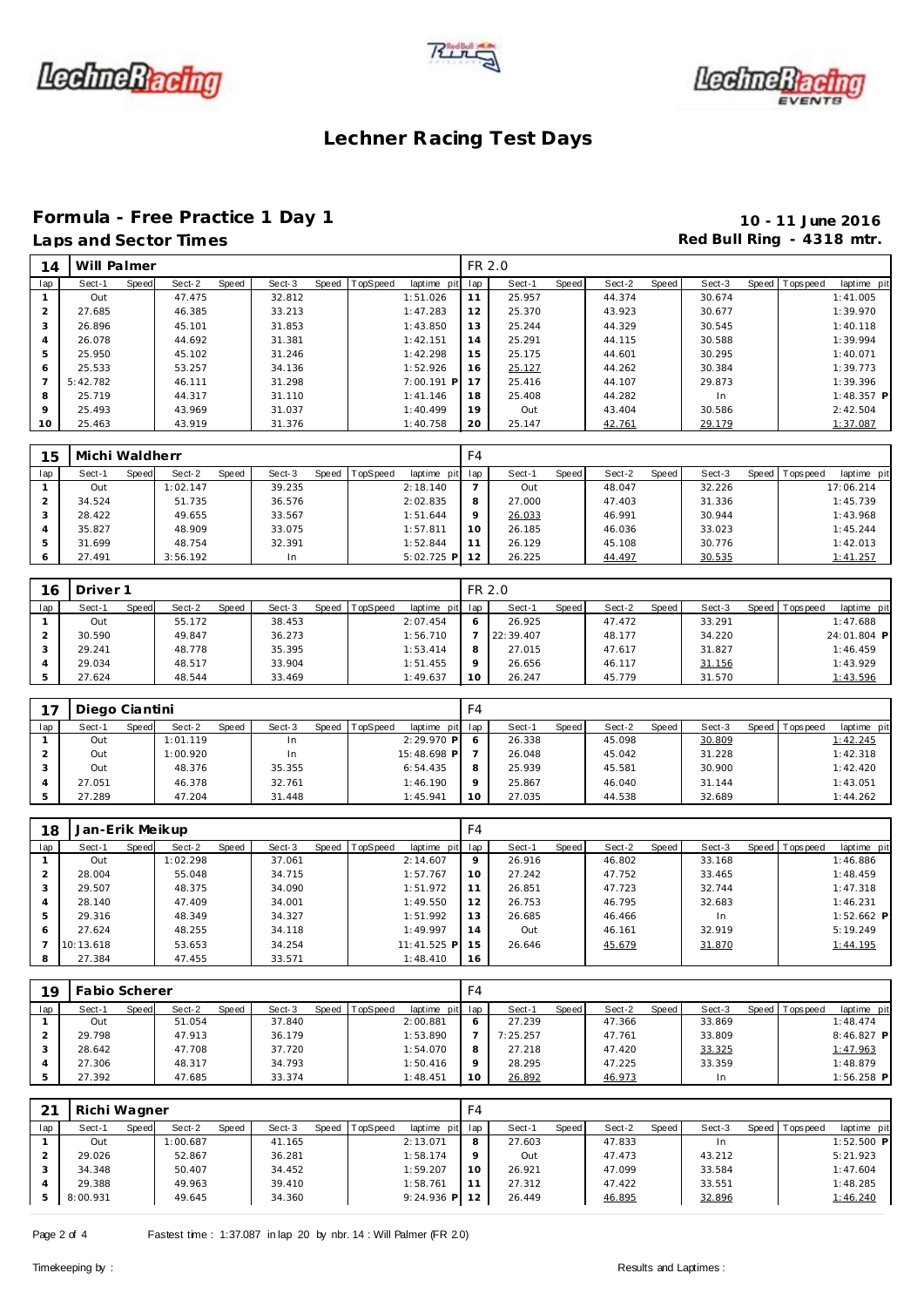





# **Formula - Free Practice 1 Day 1 10 - 11 June 2016**

|                  | Laps and Sector Times |                  |                      |    |        |        |     | Red Bull Ring - 4318 mtr. |
|------------------|-----------------------|------------------|----------------------|----|--------|--------|-----|---------------------------|
| 27.336<br>27.051 | 48.115<br>47.615      | 34.252<br>33.847 | 1:49.703<br>1:48.513 | 13 | 26.185 | 48.105 | In. | $1:52.814$ P              |
| 22 Mayi Ficchl   |                       |                  |                      |    |        |        |     |                           |

| -22 | l Maxi Fischl |              |        |       |        |       |                 |          | $\overline{\phantom{0}}$ |        |              |          |                    |        |                |             |    |
|-----|---------------|--------------|--------|-------|--------|-------|-----------------|----------|--------------------------|--------|--------------|----------|--------------------|--------|----------------|-------------|----|
| lap | Sect-1        | <b>Speed</b> | Sect-2 | Speed | Sect-3 | Speed | <b>TopSpeed</b> | laptime  | pit lap                  | Sect-1 | <b>Speed</b> | Sect-2   | Speed <sub>1</sub> | Sect-3 | Speed Topspeed | laptime pit |    |
|     | Out           |              | 12.943 |       | 48.673 |       |                 | 2:41.708 |                          | 34.544 |              | : 04.787 |                    |        |                | 2:38.061    | D. |
|     |               |              |        |       |        |       |                 |          |                          |        |              |          |                    |        |                |             |    |

| 23  | ukas Dunner. |       |          |       |           |                  |                 | F4      |        |       |          |       |        |                |             |
|-----|--------------|-------|----------|-------|-----------|------------------|-----------------|---------|--------|-------|----------|-------|--------|----------------|-------------|
| lap | Sect-1       | Speed | Sect-2   | Speed | Sect-3    | Speed   TopSpeed | laptime pit lap |         | Sect-1 | Speed | Sect-2   | Speed | Sect-3 | Speed Topspeed | laptime pit |
|     | Out          |       | 1:13.027 |       | <b>In</b> |                  | $2:51.159$ P    |         | 30.204 |       | 1:00.006 |       | 37.477 |                | 2:07.687    |
|     | Out          |       | 59.990   |       | 40.261    |                  | 15:22.289 P     | 8       | 28.767 |       | 53.172   |       | 35.151 |                | 1:57.090    |
|     | 32.617       |       | 58.379   |       | 43.704    |                  | 2:14.700        | $\circ$ | 27.717 |       | 1:02.707 |       | 51.073 |                | 2:21.497    |
|     | 30.875       |       | 52.788   |       | 42.845    |                  | 2:06.508        | 10      | 28.164 |       | 51.198   |       | 36.738 |                | 1:56.100    |
|     | 28.640       |       | 51.471   |       | 35.965    |                  | 1:56.076        | 11      | 29.397 |       | 49.792   |       | 34.531 |                | 1:53.720    |
| O   | 28.137       |       | 51.022   |       | 35.839    |                  | 1:54.998        | 12      | 27.608 |       | 52.866   |       | 33.600 |                | 1:54.074    |

| 28  | Finlay Hutchison |       |          |       |        |                  |             | FR 2.0 |        |       |        |       |        |       |            |             |
|-----|------------------|-------|----------|-------|--------|------------------|-------------|--------|--------|-------|--------|-------|--------|-------|------------|-------------|
| lap | Sect-1           | Speed | Sect-2   | Speed | Sect-3 | Speed   TopSpeed | laptime pit | lap    | Sect-1 | Speed | Sect-2 | Speed | Sect-3 | Speed | T ops peed | laptime pit |
|     | Out              |       | 51.735   |       | 34.816 |                  | 2:03.460    | 11     | 26.573 |       | 44.938 |       | 32.522 |       |            | 1:44.033    |
|     | 27.228           |       | 1:12.387 |       | 34.550 |                  | 2:14.165    | 12     | 28.284 |       | 44.619 |       | 31.116 |       |            | 1:44.019    |
| 3   | 28.792           |       | 48.997   |       | 33.910 |                  | 1:51.699    | 13     | 26.556 |       | 46.290 |       | 31.248 |       |            | 1:44.094    |
| 4   | 27.563           |       | 47.310   |       | 32.969 |                  | 1:47.842    | 14     | 25.731 |       | 44.958 |       | 31.007 |       |            | 1:41.696    |
| 5   | 31.865           |       | 46.379   |       | 33.262 |                  | 1:51.506    | 15     | 26.840 |       | 44.850 |       | 30.900 |       |            | 1:42.590    |
| 6   | 7:24.570         |       | 46.905   |       | 32.251 |                  | 8:43.726 P  | 16     | 25.593 |       | 44.661 |       | 30.701 |       |            | 1:40.955    |
|     | 27.112           |       | 48.216   |       | 32.210 |                  | 1:47.538    | 17     | 25.414 |       | 44.348 |       | 30.570 |       |            | 1:40.332    |
| 8   | 27.646           |       | 47.176   |       | 32.344 |                  | 1:47.166    | 18     | 26.193 |       | 43.749 |       | 30.881 |       |            | 1:40.823    |
| 9   | 27.073           |       | 45.297   |       | 31.769 |                  | 1:44.139    | 19     | 25.160 |       | 43.578 |       | 30.357 |       |            | 1:39.095    |
| 10  | 26.477           |       | 47.118   |       | 31.421 |                  | 1:45.016    | 20     |        |       |        |       |        |       |            |             |

| 29             | Mick Schumacher |       |        |       |        |                |              | F4  |        |       |        |       |        |                |             |
|----------------|-----------------|-------|--------|-------|--------|----------------|--------------|-----|--------|-------|--------|-------|--------|----------------|-------------|
| lap            | Sect-1          | Speed | Sect-2 | Speed | Sect-3 | Speed TopSpeed | laptime pit  | lap | Sect-1 | Speed | Sect-2 | Speed | Sect-3 | Speed Topspeed | laptime pit |
|                | Out             |       | 50.703 |       | 33.726 |                | 1:52.056     | 12  | 26.968 |       | 46.787 |       | 32.274 |                | 1:46.029    |
| 2              | 27.275          |       | 48.542 |       | 34.051 |                | 1:49.868     | 13  | 26.879 |       | 46.701 |       | 34.100 |                | 1:47.680    |
| 3              | 27.009          |       | 49.284 |       | 34.045 |                | 1:50.338     | 14  | 26.811 |       | 46.304 |       | 32.260 |                | 1:45.375    |
| 4              | 28.770          |       | 48.379 |       | 33.573 |                | 1:50.722     | 15  | 26.726 |       | 47.057 |       | 31.653 |                | 1:45.436    |
| 5              | 27.879          |       | 48.597 |       | 33.279 |                | 1:49.755     | 16  | 26.647 |       | 46.118 |       | 31.554 |                | 1:44.319    |
| 6              | 27.201          |       | 48.066 |       | 32.659 |                | 1:47.926     | 17  | 26.525 |       | 45.540 |       | 31.317 |                | 1:43.382    |
| $\overline{7}$ | 27.053          |       | 48.090 |       | 33.090 |                | 1:48.233     | 18  | 26.138 |       | 44.940 |       | 31.155 |                | 1:42.233    |
| 8              | 4:44.870        |       | 49.082 |       | 32.959 |                | $6:06.911$ P | 19  | 26.033 |       | 44.872 |       | 31.217 |                | 1:42.122    |
| $\mathsf Q$    | 26.961          |       | 47.288 |       | 32.511 |                | 1:46.760     | 20  | 25.938 |       | 45.239 |       | 30.914 |                | 1:42.091    |
| 10             | 26.761          |       | 46.914 |       | 32.982 |                | 1:46.657     | 21  | 25.676 |       | 44.878 |       | 35.025 |                | 1:45.579    |
| 11             | 33.782          |       | 49.759 |       | 32.650 |                | 1:56.191     | 22  |        |       |        |       |        |                |             |

| 33             | Max Defourny |       |        |       |        |                |                 | FR 2.0 |        |       |        |       |        |                |             |
|----------------|--------------|-------|--------|-------|--------|----------------|-----------------|--------|--------|-------|--------|-------|--------|----------------|-------------|
| lap            | Sect-1       | Speed | Sect-2 | Speed | Sect-3 | Speed TopSpeed | laptime pit     | lap    | Sect-1 | Speed | Sect-2 | Speed | Sect-3 | Speed Topspeed | laptime pit |
|                | Out          |       | 48.046 |       | 32.956 |                | 1:52.542        | 12     | Out    |       | 44.675 |       | 30.626 |                | 4:27.123    |
| $\overline{2}$ | 29.227       |       | 47.114 |       | 32.221 |                | 1:48.562        | 13     | 25.317 |       | 44.059 |       | 30.686 |                | 1:40.062    |
| 3              | 27.379       |       | 45.731 |       | 31.925 |                | 1:45.035        | 14     | 25.434 |       | 44.340 |       | 31.088 |                | 1:40.862    |
| $\overline{4}$ | 26.351       |       | 45.932 |       | 31.663 |                | 1:43.946        | 15     | 25.899 |       | 43.622 |       | 30.267 |                | 1:39.788    |
| 5              | 26.110       |       | 45.294 |       | 31.995 |                | 1:43.399        | 16     | 25.312 |       | 43.525 |       | 29.663 |                | 1:38.500    |
| 6              | 26.437       |       | 45.477 |       | 32.734 |                | 1:44.648        | 17     | 25.358 |       | 54.291 |       | 32.722 |                | 1:52.371    |
|                | 26.198       |       | 44.284 |       | 31.066 |                | 1:41.548        | 18     | 25.301 |       | 44.683 |       | 29.685 |                | 1:39.669    |
| 8              | 5:19.389     |       | 44.519 |       | 30.637 |                | $6:34.545$ P    | 19     | 25.230 |       | 44.032 |       | 29.747 |                | 1:39.009    |
| 9              | 25.799       |       | 44.301 |       | 31.104 |                | 1:41.204        | 20     | 25.289 |       | 43.424 |       | 29.522 |                | 1:38.235    |
| 10             | 25.584       |       | 43.877 |       | 32.762 |                | 1:42.223        | 21     | 25.091 |       | 43.281 |       | 29.694 |                | 1:38.066    |
| 11             | 25.787       |       | 44.144 |       | In     |                | $1:46.701$ P 22 |        |        |       |        |       |        |                |             |

| 44  | Juri Vips |       |          |       |        |       |          |                 | F4 |        |       |        |       |        |                |             |
|-----|-----------|-------|----------|-------|--------|-------|----------|-----------------|----|--------|-------|--------|-------|--------|----------------|-------------|
| lap | Sect-1    | Speed | Sect-2   | Speed | Sect-3 | Speed | TopSpeed | laptime pit lap |    | Sect-1 | Speed | Sect-2 | Speed | Sect-3 | Speed Topspeed | laptime pit |
|     | Out       |       | 1:07.812 |       | 38.891 |       |          | 2:28.912        |    | 26.875 |       | 46.932 |       | 32.709 |                | 1:46.516    |
|     | 29.166    |       | 51.885   |       | 35.018 |       |          | 1:56.069        | 12 | 26.703 |       | 46.496 |       | 33.068 |                | 1:46.267    |
|     | 29.851    |       | 50.808   |       | 34.746 |       |          | 1:55.405        | 13 | 26.341 |       | 45.739 |       | 31.722 |                | 1:43.802    |
|     | 27.505    |       | 48.795   |       | 34.675 |       |          | 1:50.975        | 14 | 26.339 |       | 45.745 |       | 31.728 |                | 1:43.812    |
|     | 27.379    |       | 47.496   |       | 33.942 |       |          | 1:48.817        | 15 | 26.251 |       | 45.345 |       | 31.224 |                | 1:42.820    |